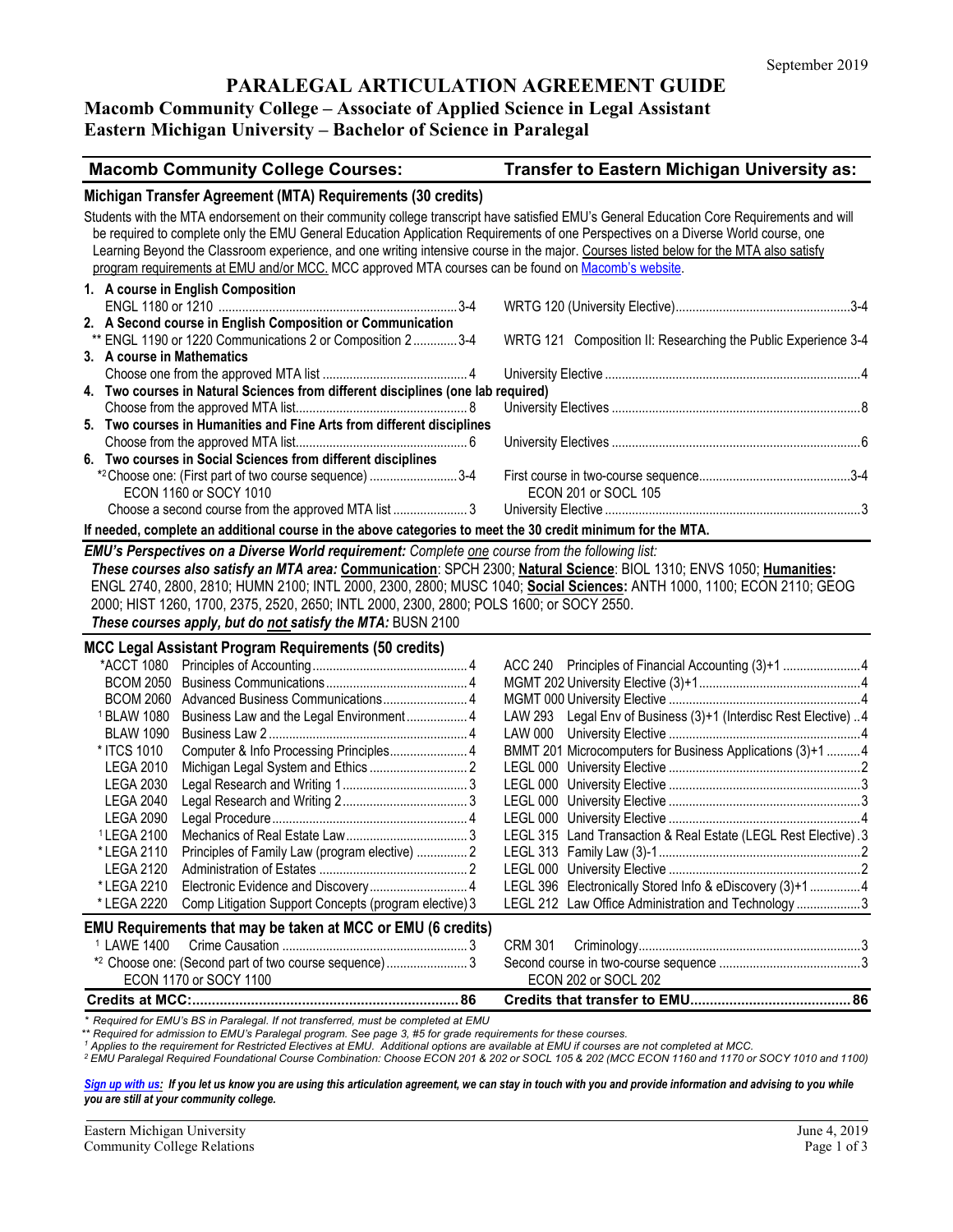### **PARALEGAL ARTICULATION AGREEMENT GUIDE Macomb Community College – Associate of Applied Science in Legal Assistant Eastern Michigan University – Bachelor of Science in Paralegal**

## **Completion of the BS in Paralegal at EMU**

|                                                                                                                                                                       | <b>Major Requirements</b>                                                                                                                                                                                                                                                                                                                                                                                                                                                                                                                                                                                    | (42 credits) |
|-----------------------------------------------------------------------------------------------------------------------------------------------------------------------|--------------------------------------------------------------------------------------------------------------------------------------------------------------------------------------------------------------------------------------------------------------------------------------------------------------------------------------------------------------------------------------------------------------------------------------------------------------------------------------------------------------------------------------------------------------------------------------------------------------|--------------|
| <b>Required Courses</b><br>*LEGL 211<br>*2LEGL 304W<br><b>LEGL 305</b><br><b>LEGL 311</b><br><b>LEGL 400</b><br><b>LEGL 404</b><br><b>LEGL 405</b><br><b>LEGL 406</b> | Introduction to the Legal System3<br>Legal Writing, Research & Analysis I3<br>Adv Legal Writing, Research, & Analysis II3<br>Adv Legal Writ, Research and Analysis III  3<br>Civil Litigation, Investigation & Procedure I 3<br>Civil Litigation, Investigation and Procedure II.3                                                                                                                                                                                                                                                                                                                           | (27 credits) |
| BMMT 213<br>BMMT 496                                                                                                                                                  | <b>Business &amp; Information Processing Core (6 credits)</b><br>Advanced Spreadsheet Applications3<br>Records Administration Using Database3                                                                                                                                                                                                                                                                                                                                                                                                                                                                |              |
| <b>Restricted Electives</b><br>LAW 293, 393, 403<br><b>PDET 311</b><br>PHIL 355W                                                                                      | Choose 2 courses from the following that have not been taken:<br>LEGL 300 Marijuana Law (3)<br>LEGL 315 Land Transaction and Real Estate (3)<br>LEGL 320 Cyber Law and Compliance (3)<br>LEGL 379 Special Topics (3)<br>LEGL 415 Bankruptcy Law (3)<br>LEGL 416L4 Paralegal Capstone (3-6)<br>LEGL 418 Women and Law (3)<br>LEGL 479 Special Topics (3)<br>Choose 1 course from the following that has not been taken:<br>BMMT 205, 220, 395<br>CRM 301, 338, 370, 460<br>LEGA 202, 379, 479<br>PLSC 302, 305, 312, 313, 316, 317, 364, 365, 385, 386<br>Other Law-Related Course (permission req from dept) | (9 credits)  |

| Minimum Credits to Graduate:  124 |  |
|-----------------------------------|--|

*\* Required for Admission to EMU's Paralegal program. Grade requirements can be found on page 3 #5 on this guide.* 

*<sup>1</sup> Satisfies EMU's "Learning Beyond the Classroom" requirement.*

*<sup>2</sup> Satisfies the Writing Intensive requirement.*